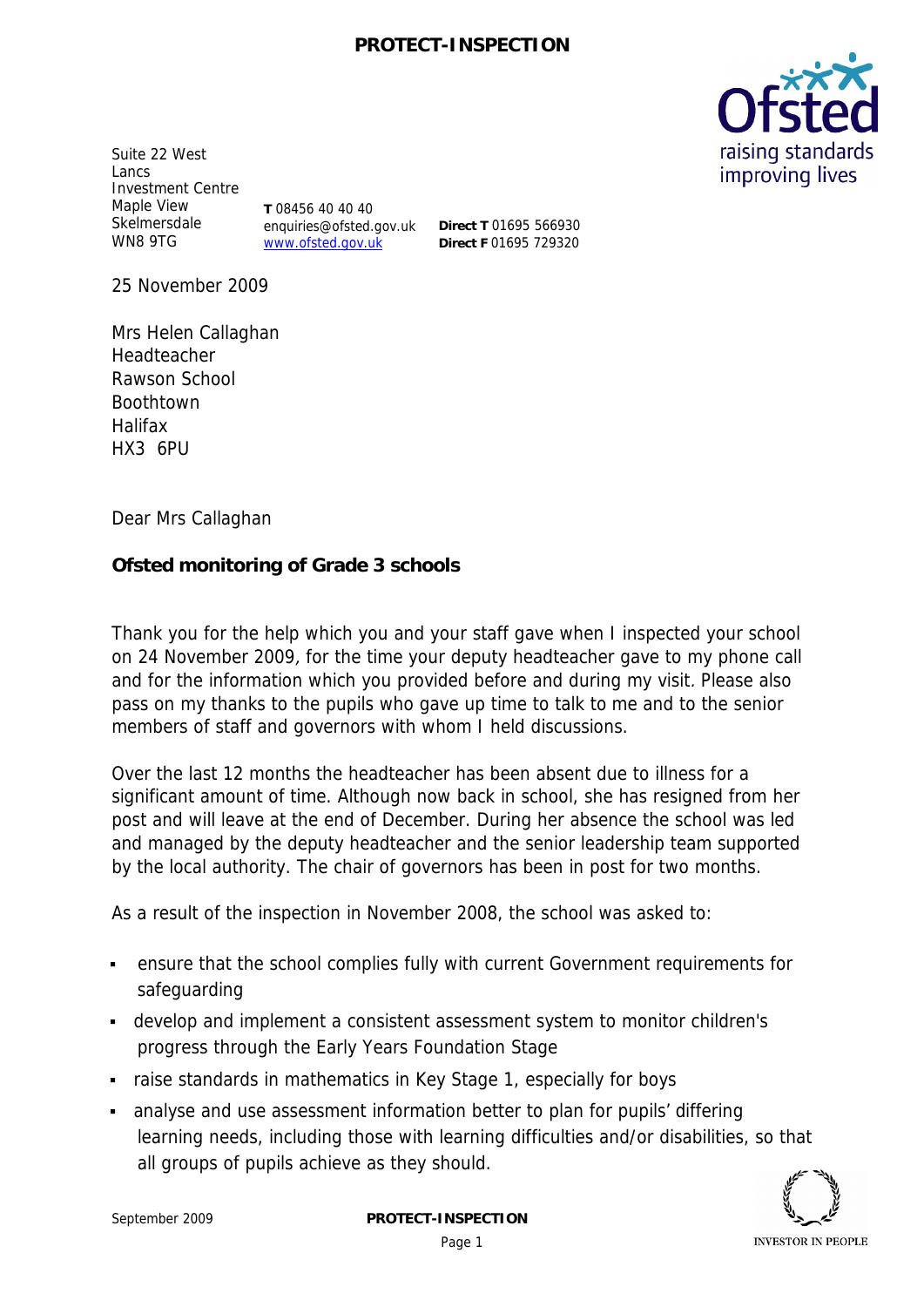

Having considered all the evidence I am of the opinion that at this time the school has made **inadequate progress** in making improvements and **inadequate progress** in demonstrating a better capacity for sustained improvement.

This visit has raised very serious concerns regarding the school's implementation of the statutory requirements for safeguarding pupils and I therefore recommend an unannounced return visit.

Pupils enjoy coming to school and say that they feel safe. They speak highly of the way in which adults look after them and help them with any concerns. They are particularly appreciative of the way in which any incidents of bullying are quickly dealt with.

At the time of the last inspection the school did not meet all the statutory government requirements for safeguarding children. Despite some improvements to the security of the building and the systems to record that accurate checks are made and recorded, the school still does not meet government requirements for ensuring that all adults that come into contact with children have undergone appropriate checks. This is the major reason for the judgement of inadequate progress in making improvements.

Pupils' achievement and the standards they reach remain similar to those at the time of the last inspection. Key Stage 1 pupils, particularly boys, did much better in the unvalidated 2009 mathematic tests than in the previous year. This indicates that the 2008 results were not typical and that pupils continue to perform above the national average in mathematics throughout the school. Leaders have put in place several initiatives to ensure that boys who underperformed in 2008 are now on track and these are working well. Setting of mathematics lessons in Key Stage 2 is popular with pupils and staff alike and contributes well to the progress made in this subject. Leaders were surprised at the relatively weak performance in science in the 2009 end of Year 6 national tests. The curriculum had been modified to make science lessons more interesting and engaging. However, this practical focus improved pupils' interest in the subject but not their test results. Subject leaders are reviewing this approach.

The deputy headteacher has established a more effective assessment system to monitor children's progress through the Early Years Foundation Stage. Staff have found it useful and are becoming increasingly competent in using it to establish a more accurate baseline to identify any potential underachievement. While it is not yet used consistently, it is having a clear impact on ensuring there is a more accurate approach to monitoring how well children achieve.

School leaders have spent time carefully considering the benefits of an electronic tracking system to more accurately analyse pupils' progress. The system is now in